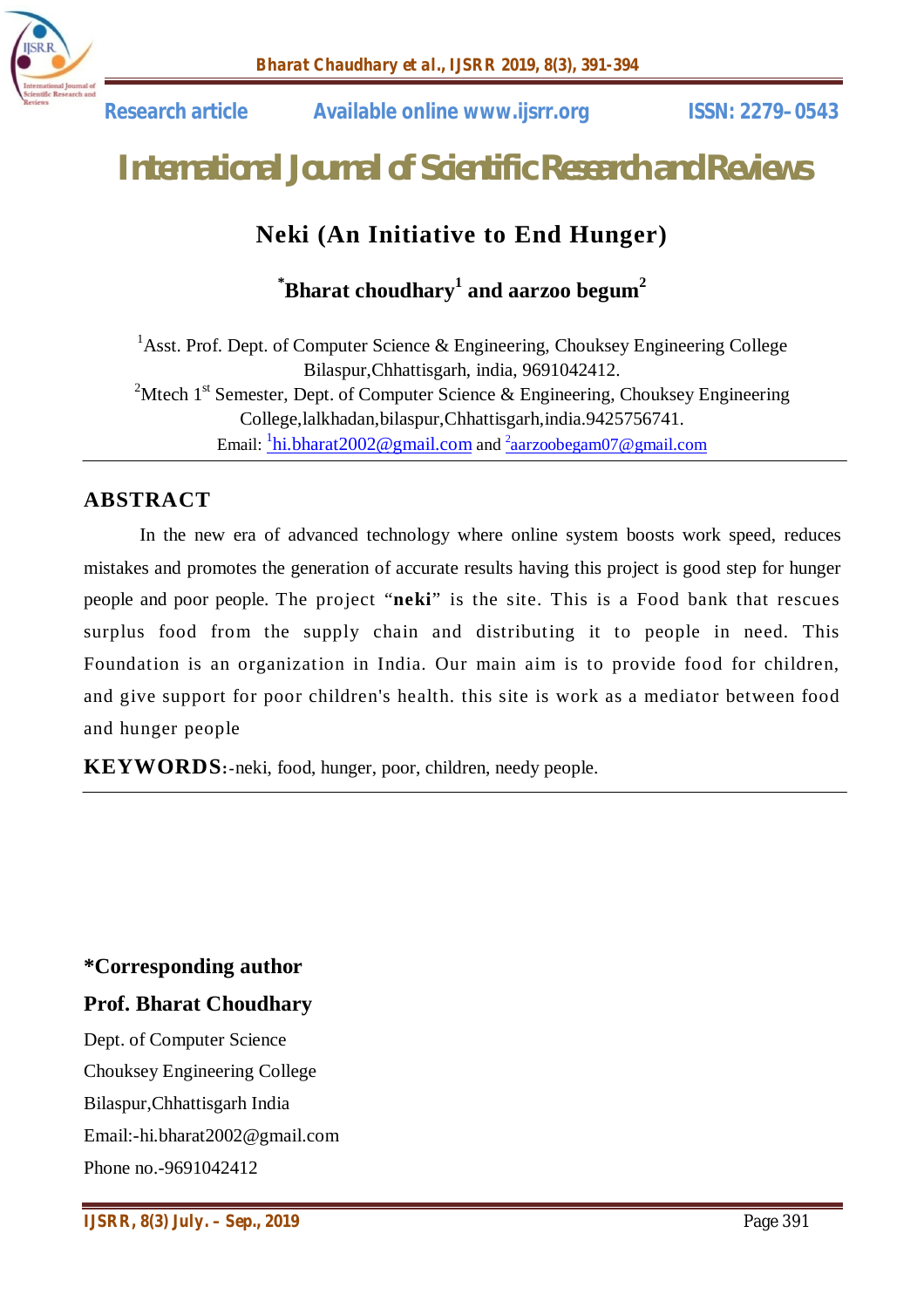## **INTRODUCTION**

This is the site which is working for needy people or hungry people. No Food Waste is a mission to end food waste and hunger to make the " Hunger Freeindia". We recover surplus food from weddings, parties and functions and donate it to needy and hungry people. Dedicated Food Recovery Units including Helpline Number, Food Recovery Vehicles, Vessels, Mobile Application and Volunteers are involved for effective process execution.

Children are the future of every nation. The vision and mission of Helping hand this organization is towards our goal of overcoming poverty, and ensuring a life of dignity and security for the marginalized populations. In association with local Mandirs, Masjids, Gurudwaras, churches and ngos, Our teams serves Food for poor children.

## **NEED OF THIS PROJECT**

According to a joint study conducted by ASSOCHAM and EY, India is home to the largest number of malnourished children in the world. It was found that close 40% of Indian children were reportedly undernourished in the year 2015. "Over the decade (2005-15), there has been an overall reduction in the infant mortality rate and under-five mortality rate in India, yet the country is housing about 50 percent of undernourished children of the world," said the joint study by Assocham and EY. Close to 37% of Indian kids under five years of age are underweight while 39% are stunted, 21% have low weight for their height and 8% are acutely malnourished. The prevalence of underweight children was higher in rural India at 38% as compared to urban India (29%). As per the study, only 10% of children ageing 6-23 months were reported to receive nutritionally adequate diet. While the highest number of underweight kids, under five years of age, were found in Jharkhand (42%), while UP reported the highest number of kids with stunting. India continues to consume non-nutritious, non-balanced food either in the form of under nutrition, over nutrition or micronutrient deficiencies, according to the report.

"The policies need to focus on reducing health and social inequities within populations, raising educational attainment and providing WASH facilities as well as secured jobs to ensure access to services. Programmes and policies that aim to address this nutrition burden present a double-win situation," said the report in its recommendations.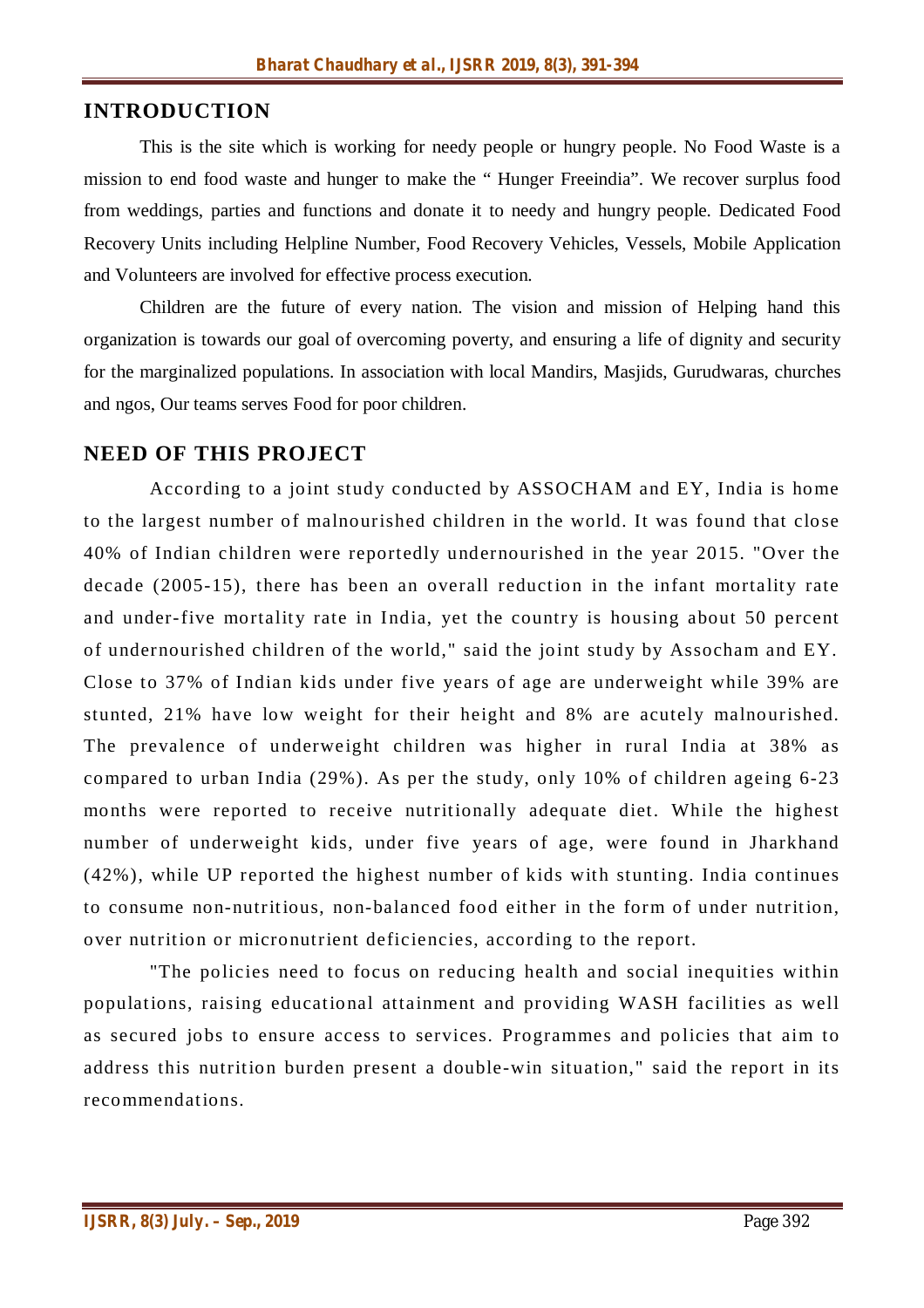### **CHILDREN DIE DUE TO HUNGER**:-

190.7 million people are undernourished—meaning that over 14.5 percent of India's whole population is suffering from hunger. In fact, **3,000 children** throughout India die of malnutrition every day

#### **WORKING OF THIS PROJECT**

This project works on the supply chain management

Supply chain management: - supply**-**chain management (SCM), the management of the flow of goods and services, involves the movement and storage of raw materials, of work in process, and of finished goods from point of origin to point of consumption. Interconnected or interlinked networks, channels and node businesses combine in the provision of products and services required by end customers in a supply chain.

First of all, we will go inside the site. then we will see about the site neki (an initiative to end hunger) then there is two main tab one is requirement and second is donation tab and if we want donate food then we have to go inside the donation tab then we have to fill the require information and after then the information will go to the admin then admin send food to the address to the poor needy people through his/her prisoner.

And if someone wants food or someone around us should eat food. then we will click on the requirement tab then we will open the tab and fill the required information and then the information will go to the administrator, then admin will send food to needy poor people by his/him worker.

#### **CONCLUSION**

By doing this project we were able to bring a new system for poor people in our country. With the advent of technology and Internet in our day to day life. The importance of food does not need to be discussed more, it is an illogical disorder in our society that where food is not available on one side, on the other hand, large quantities of food is wasted in hotels and our homes. and this is good initiative to maintain it.

#### **REFERENCE**

- 1. Cain Clair miller "Delivery start up are back like its 1999"[online].2014[cited2014 aug19].Availablefrom:URL:https://www.nytimes,com.2014/08/24/magazine/delivery-startups-are-like-its-1999.html.
- 2. Battle sion "restaurant ordering system"[online].2019[cited2019april30].Available from:URL:https:/www.upmenu.com.